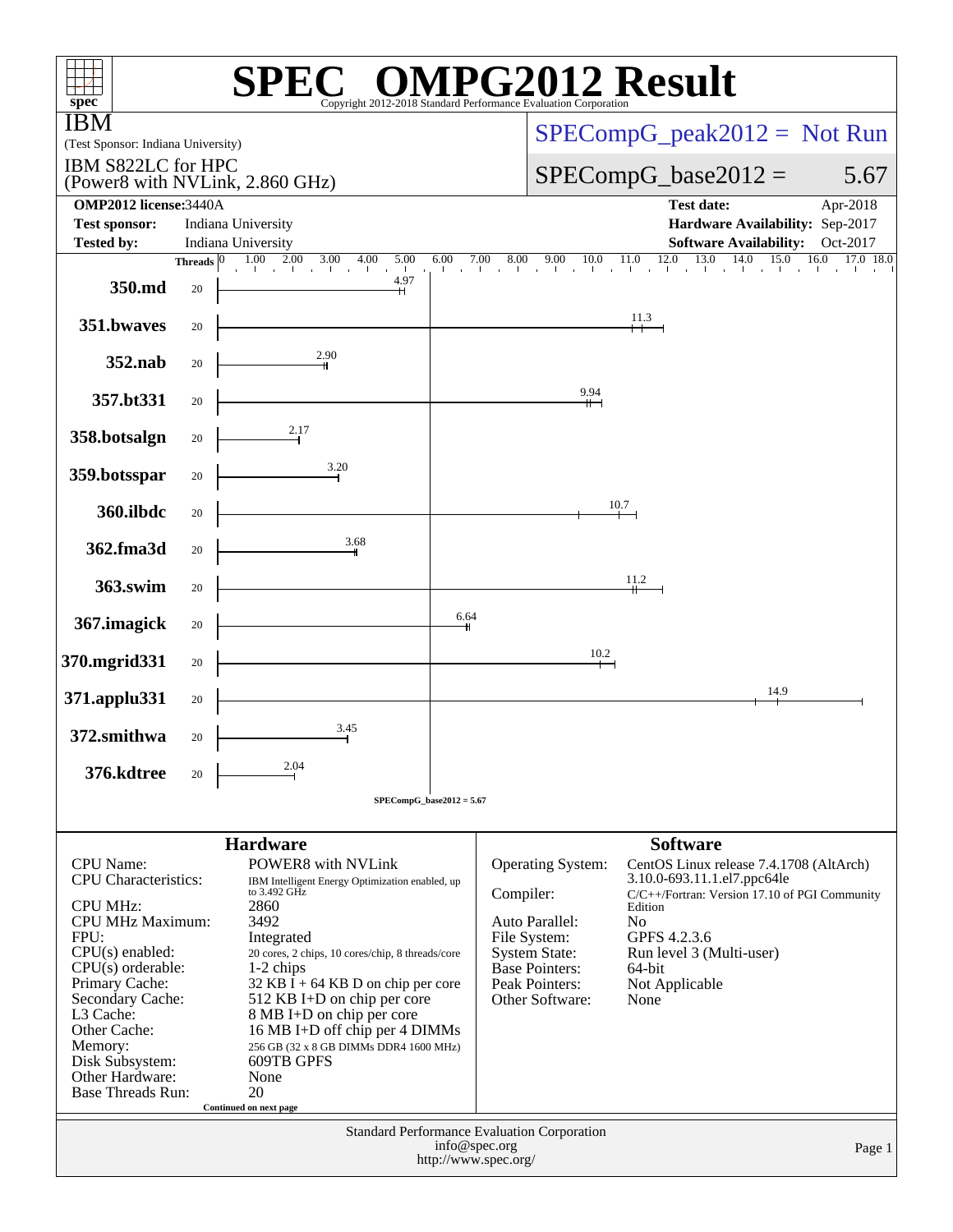| <b>IRM</b><br>(Test Sponsor: Indiana University)                                                                                                                                                       |    |                                                                                                                                                                                                            |       |                               |       |                       |       |  |                        | $SPECompG_peak2012 = Not Run$ |                                 |              |                |              |
|--------------------------------------------------------------------------------------------------------------------------------------------------------------------------------------------------------|----|------------------------------------------------------------------------------------------------------------------------------------------------------------------------------------------------------------|-------|-------------------------------|-------|-----------------------|-------|--|------------------------|-------------------------------|---------------------------------|--------------|----------------|--------------|
| IBM S822LC for HPC<br>(Power8 with NVLink, 2.860 GHz)                                                                                                                                                  |    |                                                                                                                                                                                                            |       |                               |       |                       |       |  |                        | $SPECompG_base2012 =$         |                                 |              | 5.67           |              |
| <b>OMP2012 license: 3440A</b>                                                                                                                                                                          |    |                                                                                                                                                                                                            |       |                               |       |                       |       |  |                        |                               | <b>Test date:</b>               |              |                | Apr-2018     |
| <b>Test sponsor:</b>                                                                                                                                                                                   |    | Indiana University                                                                                                                                                                                         |       |                               |       |                       |       |  |                        |                               | Hardware Availability: Sep-2017 |              |                |              |
| Tested by:                                                                                                                                                                                             |    | Indiana University                                                                                                                                                                                         |       |                               |       |                       |       |  |                        |                               | <b>Software Availability:</b>   |              |                | Oct-2017     |
| Minimum Peak Threads:<br><b>Maximum Peak Threads:</b>                                                                                                                                                  |    | $\overline{\phantom{a}}$                                                                                                                                                                                   |       |                               |       |                       |       |  |                        |                               |                                 |              |                |              |
| <b>Results Table</b>                                                                                                                                                                                   |    |                                                                                                                                                                                                            |       |                               |       |                       |       |  |                        |                               |                                 |              |                |              |
| <b>Benchmark</b>                                                                                                                                                                                       |    | <b>Threads</b> Seconds                                                                                                                                                                                     | Ratio | <b>Base</b><br><b>Seconds</b> | Ratio | <b>Seconds</b>        | Ratio |  | <b>Threads Seconds</b> | <b>Ratio</b>                  | <b>Peak</b><br><b>Seconds</b>   | <b>Ratio</b> | <b>Seconds</b> | <b>Ratio</b> |
| 350.md                                                                                                                                                                                                 | 20 | 928                                                                                                                                                                                                        | 4.99  | 931                           | 4.97  | 957                   | 4.84  |  |                        |                               |                                 |              |                |              |
| 351.bwayes                                                                                                                                                                                             | 20 | 410                                                                                                                                                                                                        | 11.0  | 401                           | 11.3  | 381                   | 11.9  |  |                        |                               |                                 |              |                |              |
| $352$ .nab                                                                                                                                                                                             | 20 | 1372                                                                                                                                                                                                       | 2.84  | 1335                          | 2.91  | 1339                  | 2.90  |  |                        |                               |                                 |              |                |              |
| 357.bt331                                                                                                                                                                                              | 20 | 477                                                                                                                                                                                                        | 9.94  | 463                           | 10.2  | 481                   | 9.85  |  |                        |                               |                                 |              |                |              |
| 358.botsalgn                                                                                                                                                                                           | 20 | 2002                                                                                                                                                                                                       | 2.17  | 1997                          | 2.18  | 2011                  | 2.16  |  |                        |                               |                                 |              |                |              |
| 359.botsspar                                                                                                                                                                                           | 20 | 1638                                                                                                                                                                                                       | 3.20  | 1631                          | 3.22  | 1641                  | 3.20  |  |                        |                               |                                 |              |                |              |
| 360.ilbdc                                                                                                                                                                                              | 20 | 333                                                                                                                                                                                                        | 10.7  | 319                           | 11.2  | 370                   | 9.63  |  |                        |                               |                                 |              |                |              |
| 362.fma3d                                                                                                                                                                                              | 20 | 1025                                                                                                                                                                                                       | 3.71  | 1045                          | 3.64  | 1033                  | 3.68  |  |                        |                               |                                 |              |                |              |
| $363$ .swim                                                                                                                                                                                            | 20 | 406                                                                                                                                                                                                        | 11.2  | 382                           | 11.9  | 409                   | 11.1  |  |                        |                               |                                 |              |                |              |
| 367.imagick                                                                                                                                                                                            | 20 | 1047                                                                                                                                                                                                       | 6.71  | 1059                          | 6.64  | 1063                  | 6.61  |  |                        |                               |                                 |              |                |              |
| 370.mgrid331                                                                                                                                                                                           | 20 | 433                                                                                                                                                                                                        | 10.2  | 418                           | 10.6  | 434                   | 10.2  |  |                        |                               |                                 |              |                |              |
| 371.applu331                                                                                                                                                                                           | 20 | 353                                                                                                                                                                                                        | 17.2  | 423                           | 14.3  | 406                   | 14.9  |  |                        |                               |                                 |              |                |              |
| 372.smithwa                                                                                                                                                                                            | 20 | 1554                                                                                                                                                                                                       | 3.45  | 1547                          | 3.47  | 1557                  | 3.44  |  |                        |                               |                                 |              |                |              |
| 376.kdtree                                                                                                                                                                                             | 20 | 2204                                                                                                                                                                                                       | 2.04  | 2211                          | 2.04  | 2207                  | 2.04  |  |                        |                               |                                 |              |                |              |
|                                                                                                                                                                                                        |    | Results appear in the order in which they were run. Bold underlined text indicates a median measurement.                                                                                                   |       |                               |       |                       |       |  |                        |                               |                                 |              |                |              |
|                                                                                                                                                                                                        |    | Sysinfo program /gpfs/homeb/padc/padc021/spec/omp2012-1.1-run/Docs/sysinfo<br>Revision 563 of 2016-06-10 (097295389cf6073d8c3b03fa376740a5)<br>running on juronc17.juron.dns.zone Sun Apr 22 19:05:30 2018 |       |                               |       | <b>Platform Notes</b> |       |  |                        |                               |                                 |              |                |              |
|                                                                                                                                                                                                        |    | This section contains SUT (System Under Test) info as seen by<br>some common utilities. To remove or add to this section, see:<br>http://www.spec.org/omp2012/Docs/config.html#sysinfo                     |       |                               |       |                       |       |  |                        |                               |                                 |              |                |              |
| From /proc/cpuinfo<br>clock: 4023.000000MHz<br>machine: PowerNV 8335-GTB<br>$model: 8335-GTB$<br>platform: PowerNV<br>revision : $1.0$ (pvr 004c 0100)<br>cpu: POWER8NVL (raw), altivec supported<br>¥ |    |                                                                                                                                                                                                            |       |                               |       |                       |       |  |                        |                               |                                 |              |                |              |
| *<br>*<br>¥                                                                                                                                                                                            |    | 0 "physical id" tags found. Perhaps this is an older system,<br>or a virtualized system. Not attempting to guess how to<br>count chips/cores for this system.                                              |       |                               |       |                       |       |  |                        |                               |                                 |              |                |              |
| 160 "processors"<br>cores, siblings (Caution: counting these is hw and system dependent.<br>The<br>Continued on next page                                                                              |    |                                                                                                                                                                                                            |       |                               |       |                       |       |  |                        |                               |                                 |              |                |              |

**[SPEC OMPG2012 Result](http://www.spec.org/auto/omp2012/Docs/result-fields.html#SPECOMPG2012Result)** 

IBM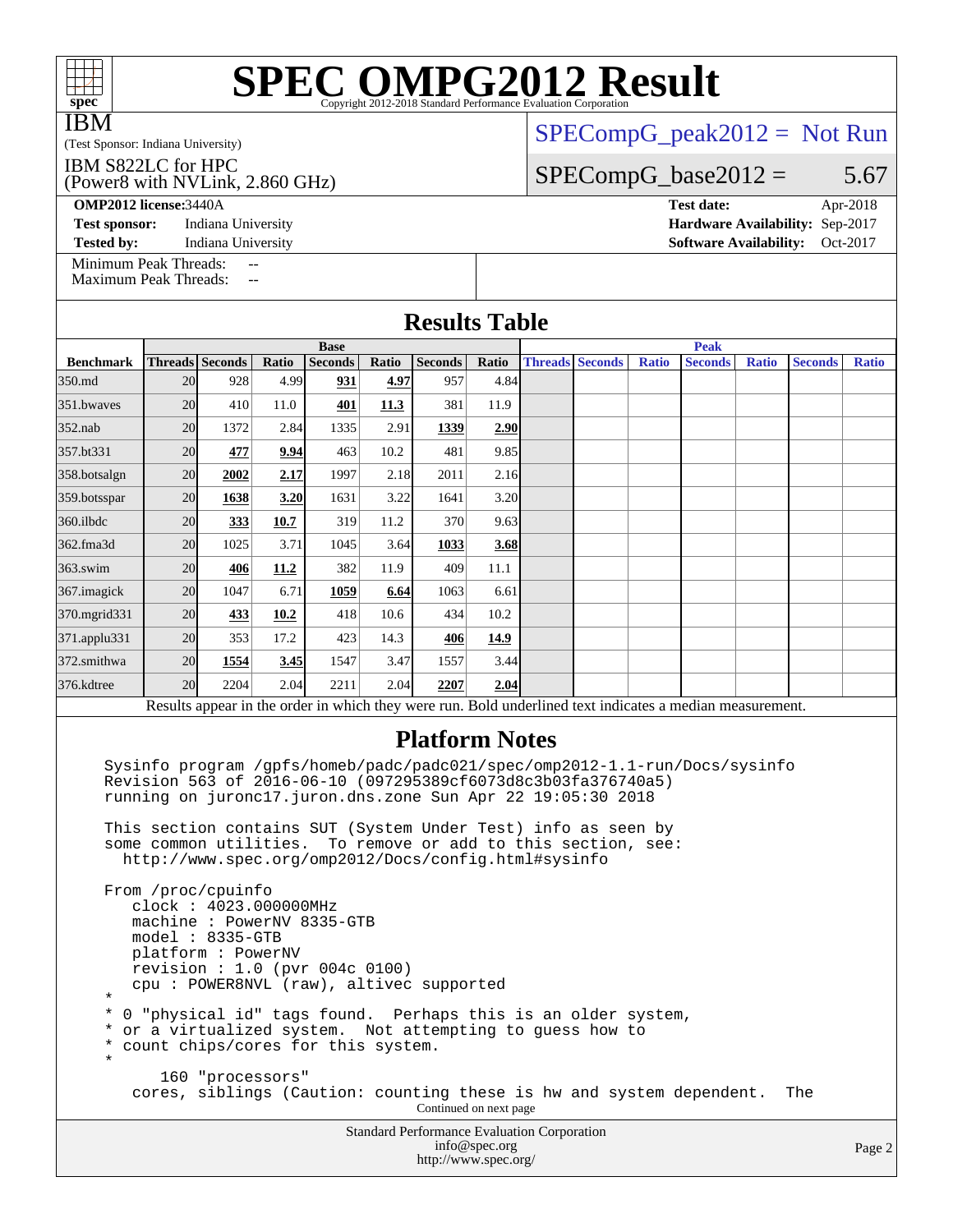

IBM

# **[SPEC OMPG2012 Result](http://www.spec.org/auto/omp2012/Docs/result-fields.html#SPECOMPG2012Result)**

(Test Sponsor: Indiana University)

 $SPECompG_peak2012 = Not Run$  $SPECompG_peak2012 = Not Run$ 

IBM S822LC for HPC

(Power8 with NVLink, 2.860 GHz)

 $SPECompG_base2012 = 5.67$  $SPECompG_base2012 = 5.67$ 

**[Test sponsor:](http://www.spec.org/auto/omp2012/Docs/result-fields.html#Testsponsor)** Indiana University **[Hardware Availability:](http://www.spec.org/auto/omp2012/Docs/result-fields.html#HardwareAvailability)** Sep-2017 **[Tested by:](http://www.spec.org/auto/omp2012/Docs/result-fields.html#Testedby)** Indiana University **[Software Availability:](http://www.spec.org/auto/omp2012/Docs/result-fields.html#SoftwareAvailability)** Oct-2017

**[OMP2012 license:](http://www.spec.org/auto/omp2012/Docs/result-fields.html#OMP2012license)**3440A **[Test date:](http://www.spec.org/auto/omp2012/Docs/result-fields.html#Testdate)** Apr-2018

#### **[Platform Notes \(Continued\)](http://www.spec.org/auto/omp2012/Docs/result-fields.html#PlatformNotes)**

 following excerpts from /proc/cpuinfo might not be reliable. Use with caution.)

 From /proc/meminfo MemTotal: 267801664 kB HugePages\_Total: 0 Hugepagesize: 16384 kB

 From /etc/\*release\* /etc/\*version\* centos-release: CentOS Linux release 7.4.1708 (AltArch) centos-release-upstream: Derived from Red Hat Enterprise Linux 7.4 (Source) os-release: NAME="CentOS Linux" VERSION="7 (AltArch)" ID="centos" ID\_LIKE="rhel fedora" VERSION\_ID="7" PRETTY\_NAME="CentOS Linux 7 (AltArch)" ANSI\_COLOR="0;31" CPE\_NAME="cpe:/o:centos:centos:7" redhat-release: CentOS Linux release 7.4.1708 (AltArch) system-release: CentOS Linux release 7.4.1708 (AltArch) system-release-cpe: cpe:/o:centos:centos:7 uname -a: Linux juronc17.juron.dns.zone 3.10.0-693.11.1.el7.ppc64le #1 SMP Mon Dec 4 15:48:14 GMT 2017 ppc64le ppc64le ppc64le GNU/Linux run-level 3 Apr 10 19:41 SPEC is set to: /gpfs/homeb/padc/padc021/spec/omp2012-1.1-run Type Size Used Avail Use% Mounted on

homeb gpfs 609T 498T 112T 82% /gpfs/homeb

(End of data from sysinfo program)

### **[General Notes](http://www.spec.org/auto/omp2012/Docs/result-fields.html#GeneralNotes)**

Environment:

## **[Base Compiler Invocation](http://www.spec.org/auto/omp2012/Docs/result-fields.html#BaseCompilerInvocation)**

[C benchmarks](http://www.spec.org/auto/omp2012/Docs/result-fields.html#Cbenchmarks): [pgcc](http://www.spec.org/omp2012/results/res2018q2/omp2012-20180605-00150.flags.html#user_CCbase_pgcc_l)

[C++ benchmarks:](http://www.spec.org/auto/omp2012/Docs/result-fields.html#CXXbenchmarks) [pgc++](http://www.spec.org/omp2012/results/res2018q2/omp2012-20180605-00150.flags.html#user_CXXbase_pgcpp_l_e5fc4a0ead554906661557a60ef932e8)

Continued on next page

Standard Performance Evaluation Corporation [info@spec.org](mailto:info@spec.org) <http://www.spec.org/>